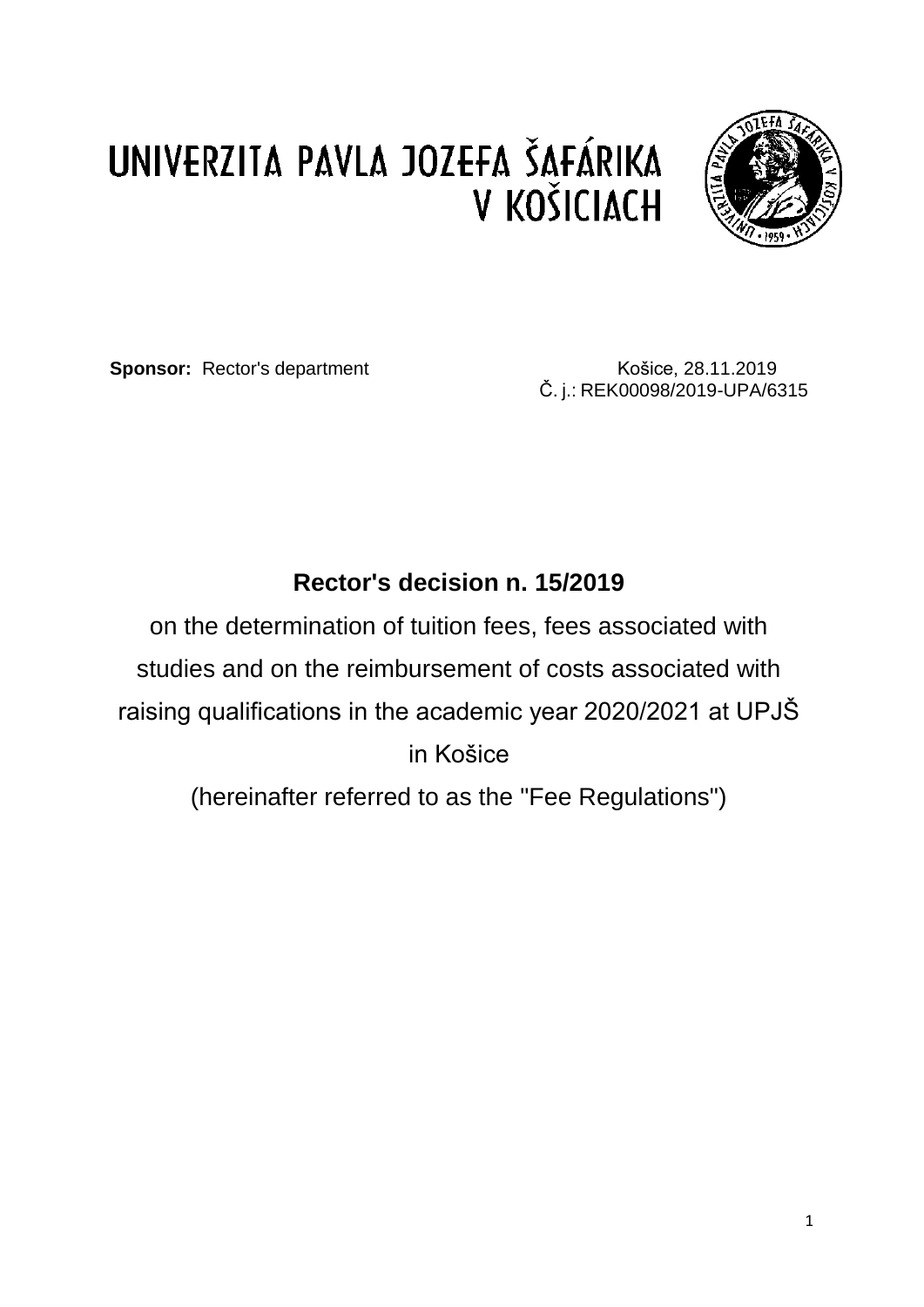### December 2019

In accordance with para. § 92 of Act no. 131/2002 Coll. on Higher Education Institutions and on Amendments to Certain Acts as Amended (hereinafter referred to as the "University Act") and in accordance with the calculation of the basis for determining tuition and fees associated with studies at a public higher education institution approved by the Ministry of Education, Youth and Sports of the Slovak Republic

#### **I issue**

Rector's decision no. 15/2019 on the determination of tuition fees, fees associated with studies and on the reimbursement of costs associated with raising qualifications in the academic year 2020/2021 at UPJŠ in Košice (hereinafter referred to as the "Fee Regulations").

Pursuant to these rules, the faculties of UPJŠ and the Institute of Physical Education and Sport of UPJŠ in Košice are entitled to demand from students in the academic year 2020/2021 tuition and fees associated with studying at UPJŠ in Košice as follows:

| 1. | Tuition fees for students who have exceeded the standard<br>length of study at Faculty of Public Administration, Institute<br>of Physical Education and Sport                        | 600,€/academic<br>year <sup>1</sup> (hereinafter<br>reffered to as AY) |
|----|--------------------------------------------------------------------------------------------------------------------------------------------------------------------------------------|------------------------------------------------------------------------|
|    | Tuition fees for students who have exceeded the standard<br>length of study - SS: combined I. and II. degree / general<br>medicine                                                   | 1 300,- €/AY                                                           |
|    | Tuition fees for students who have exceeded the standard<br>length of study - SS: combined I. and II. degree / dental<br>medicine                                                    | 1 500,- €/AY                                                           |
|    | Tuition fees for students who have exceeded the standard<br>length of study - SS: I. and II. degree of study/non - medical<br>fields of study                                        | 700,- €/AY                                                             |
|    | Tuition fees for students who have exceeded the standard<br>length of study – Faculty of Science, Faculty of Arts and Faculty<br>of Law and II. degree of study                      | 800,- €/AY                                                             |
|    | Tuition fees for students who have exceeded the standard<br>length of study – Faculty of Medicine, Faculty of Science and<br>Faculty of Arts and Faculty of Law III. degree of study | 1 200,- €/AY                                                           |
| 2. | Tuition fees for students who study simultaneously in one<br>academic year two or more study programs (hereinafter                                                                   | 600,- €/AY                                                             |

**Art. 1 Tuition fees in study programs I. – III. degree**

**.** 

 $1$  Tuition fees according to Art. 1 par. 1 or 2 of these Fee Regulations shall be paid by the student in accordance with Art. Statute of UPJŠ as amended by Appendix no. 1 and internal regulations of UPJŠ.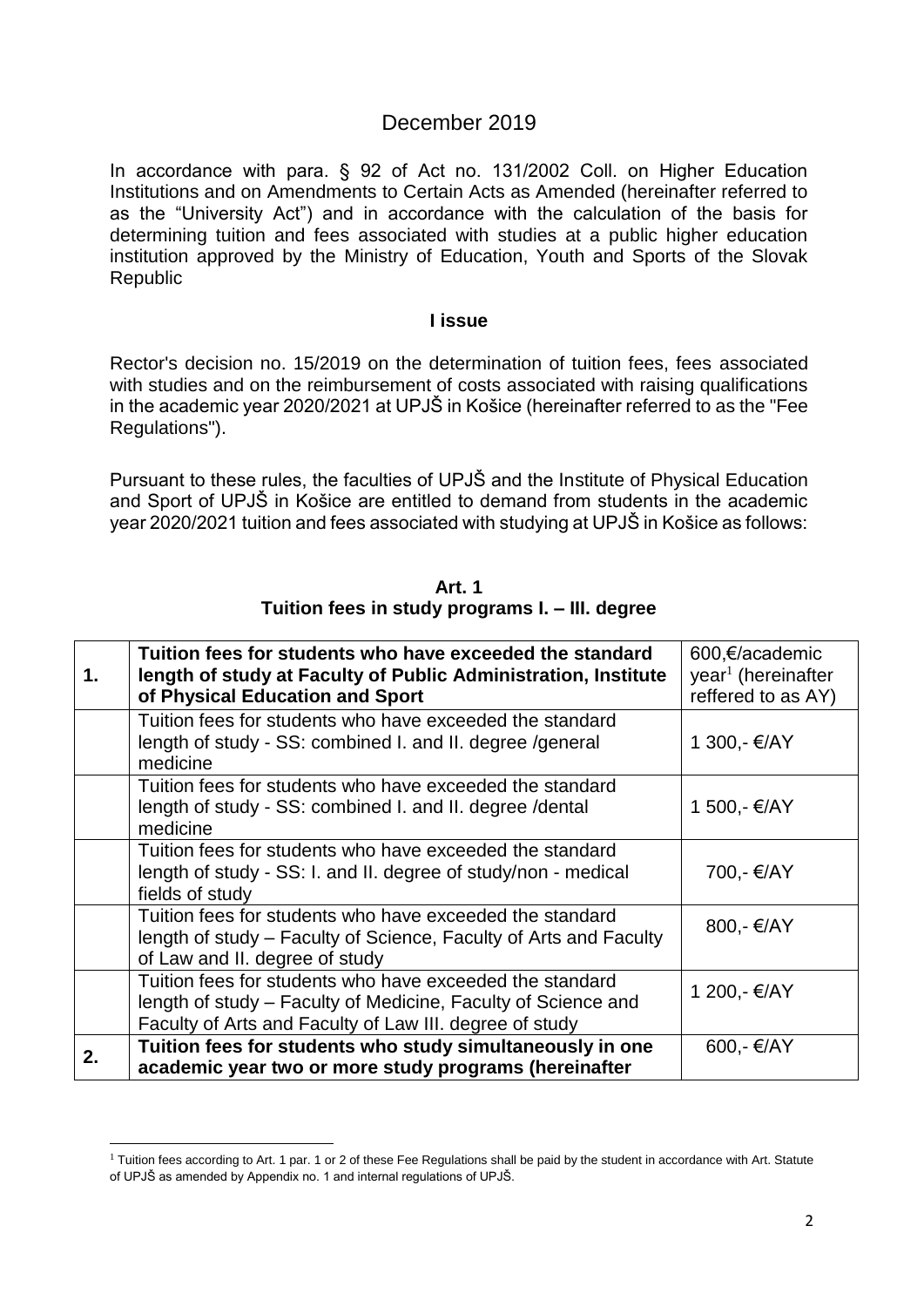|    | referred to as "SP") provided by a public university at the<br>same $2$                                                 |                            |
|----|-------------------------------------------------------------------------------------------------------------------------|----------------------------|
| 3. | Tuition fees for students studying in I., II. and joined I. and II. degree of study in<br>a language other than Slovak: |                            |
|    | Faculty of Medicine - SP "Dental Medicine"                                                                              | 11 000,- €/AY <sup>3</sup> |
|    | Faculty of Medicine - SP "General Medicine"                                                                             | 10 500,-€/AY <sup>3</sup>  |
|    | <b>Faculty of Science</b>                                                                                               | 3 000,- €/AY <sup>4</sup>  |
|    | Faculty of Law                                                                                                          | 5 000,- €/AY               |
|    | Faculty of Arts - SP "British and American studies"                                                                     | 2 000,- €/AY               |
|    | Faculty of Arts - SP "English language for European istitutions<br>and economy"                                         | 2 000,- €/AY               |
|    | Faculty of Arts - SP v II. stupni "Psychology"                                                                          | 4 500,- €/AY               |
|    | Faculty of Public Administration - SP v I. stupni "European<br><b>Public Administration"</b>                            | 2 000,-€                   |
| 4. | Tuition fees for students studying in III. degree of study in a language other<br>than Slovak:                          |                            |
|    | Scholars of all UPJŠ faculties (financed from the UPJŠ budget)                                                          | $0, -\epsilon$ /AY         |
|    | <b>Faculty of Medicine</b>                                                                                              | 5 000,- €/AY               |
|    | Faculty of Science - SP "Informatics, matematics"                                                                       | 4 500,- €/AY               |
|    | Faculty of Science - SP "other study programs"                                                                          | 5 000,- €/AY               |
|    | Faculty of Law                                                                                                          | 5 000,- €/AY               |
|    | <b>Faculty of Arts</b>                                                                                                  | 5 000,- €/AY               |
|    | Faculty of Arts in external form                                                                                        | 3 750,- €/AY               |
| 5. | Tuition fees for paid study programs in external form:                                                                  |                            |
|    | <b>Faculty of Medicine</b>                                                                                              |                            |
|    | SP III. degree                                                                                                          | 400,- €/AY                 |
|    | <b>Faculty of Science</b>                                                                                               |                            |
|    | SP I. degree                                                                                                            | 800,- €/AY                 |
|    | SP III. degree                                                                                                          | 1 500,- €/AY               |
|    | <b>Faculty of Law</b>                                                                                                   |                            |
|    | SP I. degree                                                                                                            | 690,- €/AY                 |
|    | SP II. degree                                                                                                           | 940,- €/AY                 |
|    | SP III. degree                                                                                                          | 1 000 €/AY                 |

 $2$  The student is obliged to pay the annual tuition fee in the second and further study program for the study in the relevant academic year. A student who re-enrolls in the study of another study program in the relevant degree after an interruption (Section 69 (1) of the Higher Education Act) is obliged to pay a public part of the annual tuition fee for each started month of study.

**.** 

 $3$  Contractual relations concluded with contractual partners or foreign students studying in English at UPJŠ Faculty of Medicine before the entry into force of this Decision are governed by the existing internal regulations of UPJŠ and contracts concluded until then.

<sup>&</sup>lt;sup>4</sup> This is the maximum amount that can be reduced at the proposal of the dean (eg in the case of several applicants for study, grant support for studies, etc.)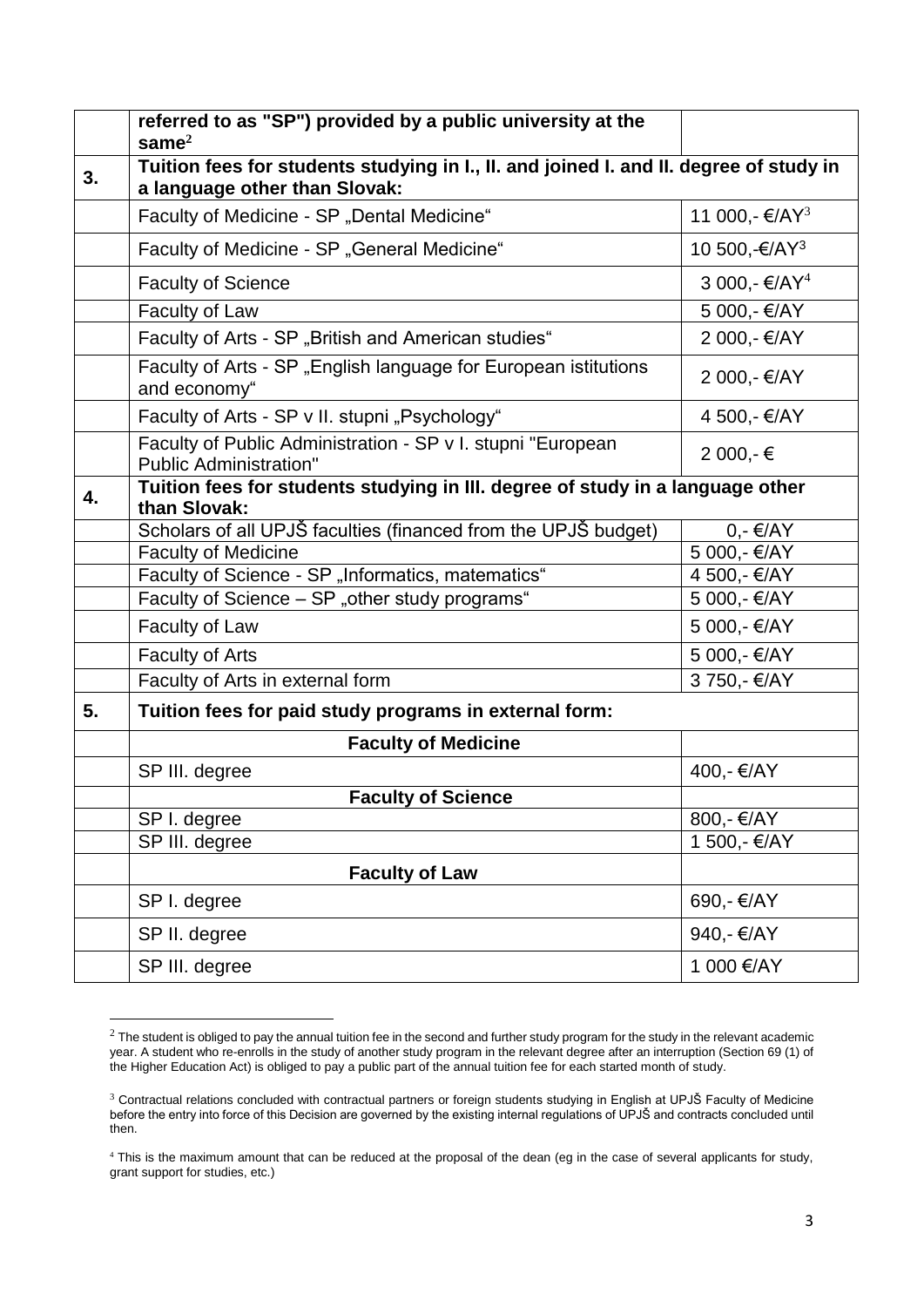|    | <b>Faculty of Public Administration</b>                                                               |            |
|----|-------------------------------------------------------------------------------------------------------|------------|
|    | SP I. degree                                                                                          | 450,- €/AY |
|    | SP II. degree                                                                                         | 534,- €/AY |
|    | SP III. degree                                                                                        | 600,- €/AY |
|    | <b>Faculty of Arts</b>                                                                                |            |
|    | SP I. degree: "British and American Studies"                                                          | 580,- €/AY |
|    | SP I. degree: "Social work"                                                                           | 500,- €/AY |
|    | SP I. degree: "Mass Media Studies"                                                                    | 580,- €/AY |
|    | SP I. degree: "Applied Ethics"                                                                        | 500,- €/AY |
|    | SP I. degree: "Political Science"                                                                     | 500,- €/AY |
|    | SP II. degree: "British and American Studies"                                                         | 670,- €/AY |
|    | SP II. degree: "Social work"                                                                          | 500,- €/AY |
|    | SP II. degree: " Mass Media Studies"                                                                  | 580,- €/AY |
|    | SP II. degree: " Political Science"                                                                   | 750,- €/AY |
|    | SP III. degree                                                                                        | 300,- €/AY |
| 6. | Fee for material provision of the admission procedure for applicants for studies<br>I. - III. degree: |            |
|    | Classic application and admission procedure without admission<br>test                                 | 40,-€      |
|    | Electronic application and admission procedure without<br>entrance examination                        | 20,-€      |
|    | Classic application and admission procedure with the recipient<br>test                                | 50,-€      |
|    | Electronic application and admission procedure with<br>entrance exam                                  | 30,-€      |

#### **Art. 2 Reimbursements and fees for other types of education**

|    | Fee for acts connected with the provision of rigorous<br>proceedings and with the defense of rigorous thesis at Faculty<br>of Science and Faculty of Medicine | 400,-€    |
|----|---------------------------------------------------------------------------------------------------------------------------------------------------------------|-----------|
| 2. | Fee for acts connected with the provision of rigorous<br>proceedings and with the defense of rigorous thesis at Faculty<br>of Law                             | 450,-€    |
| 3. | Fee for acts connected with ensuring rigorous proceedings and<br>with the defense of rigorous thesis at the Faculty of Arts                                   | 500,- €   |
| 4. | Fee for acts connected with ensuring rigorous proceedings and<br>with the defense of rigorous theis at Faculty of Public<br>Administration                    | $300,-$ € |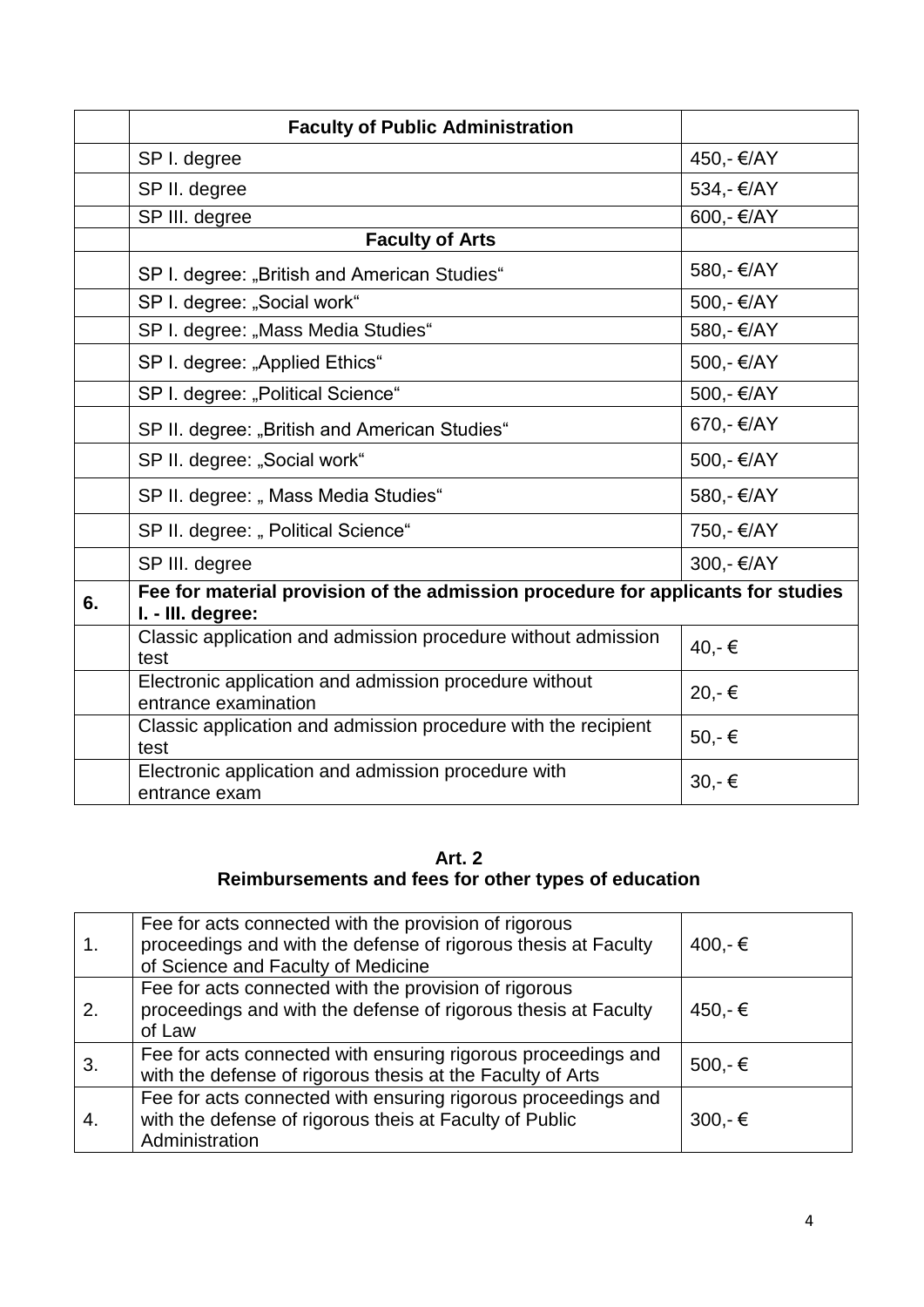| 5. | Fee for acts related to repetition of rigorous examination                                                                                                              | 100,-€           |
|----|-------------------------------------------------------------------------------------------------------------------------------------------------------------------------|------------------|
| 6. | Fee for acts related to the provision of rigorous proceedings and the<br>defense of rigorous work for foreign applicants from countries outside<br>the EU Member States | $500,-$ €        |
| 7. | Fee for additional pedagogical studies, carried out at the<br>Faculty of Science and the Faculty of Arts                                                                | 400,- €/semester |
| 8. | Fee for extended study of school psychology, carried out at the<br>Faculty of Arts                                                                                      | 700,- €/AY       |

**Art. 3**

## **Reimbursement for activities related to raising qualifications**

| 1. | Reimbursement for acts connected with the habilitation<br>procedure for an associate professor for an applicant<br>outside the UPJS    | Based on eligible<br>expenses (eg work<br>agreements, travel<br>expenses, meals,<br>accommodation,<br>administration) |
|----|----------------------------------------------------------------------------------------------------------------------------------------|-----------------------------------------------------------------------------------------------------------------------|
| 2. | Reimbursement for acts connected with the appointment<br>procedure for the appointment as a professor for an<br>applicant outside UPJS | Based on eligible<br>expenses (eg work<br>agreements, travel<br>expenses, meals,<br>accommodation,<br>administration) |
| 3. | Reimbursement for acts connected with the defense of<br>doctoral dissertations (DrSc.) For applicants outside UPJS                     | Based on eligible<br>expenses (eg work<br>agreements, travel<br>expenses, meals,<br>accommodation,<br>administration) |

**Art. 4 Study-related fees**

| 1. | Fees for acts related to documents, issuance and renewal of student ID cards: |         |
|----|-------------------------------------------------------------------------------|---------|
|    | Full-time student new ISIC card                                               | 26,20€  |
|    | Full-time student extension of ISIC with transport                            | 12,20 € |
|    | Full-time student extension of NonISIC with transport                         | 5,20€   |
|    | External student new card                                                     | 12,-€   |
|    | External student card extension                                               | $2,-€$  |
|    | Duplicate PIK ISIC                                                            | 15,-€   |
|    | Correction of printed data on PIK                                             | $4,-€$  |
|    | Surcharge - transport                                                         | 1,20 €  |
| 2. | <b>School visit confirmation fees:</b>                                        |         |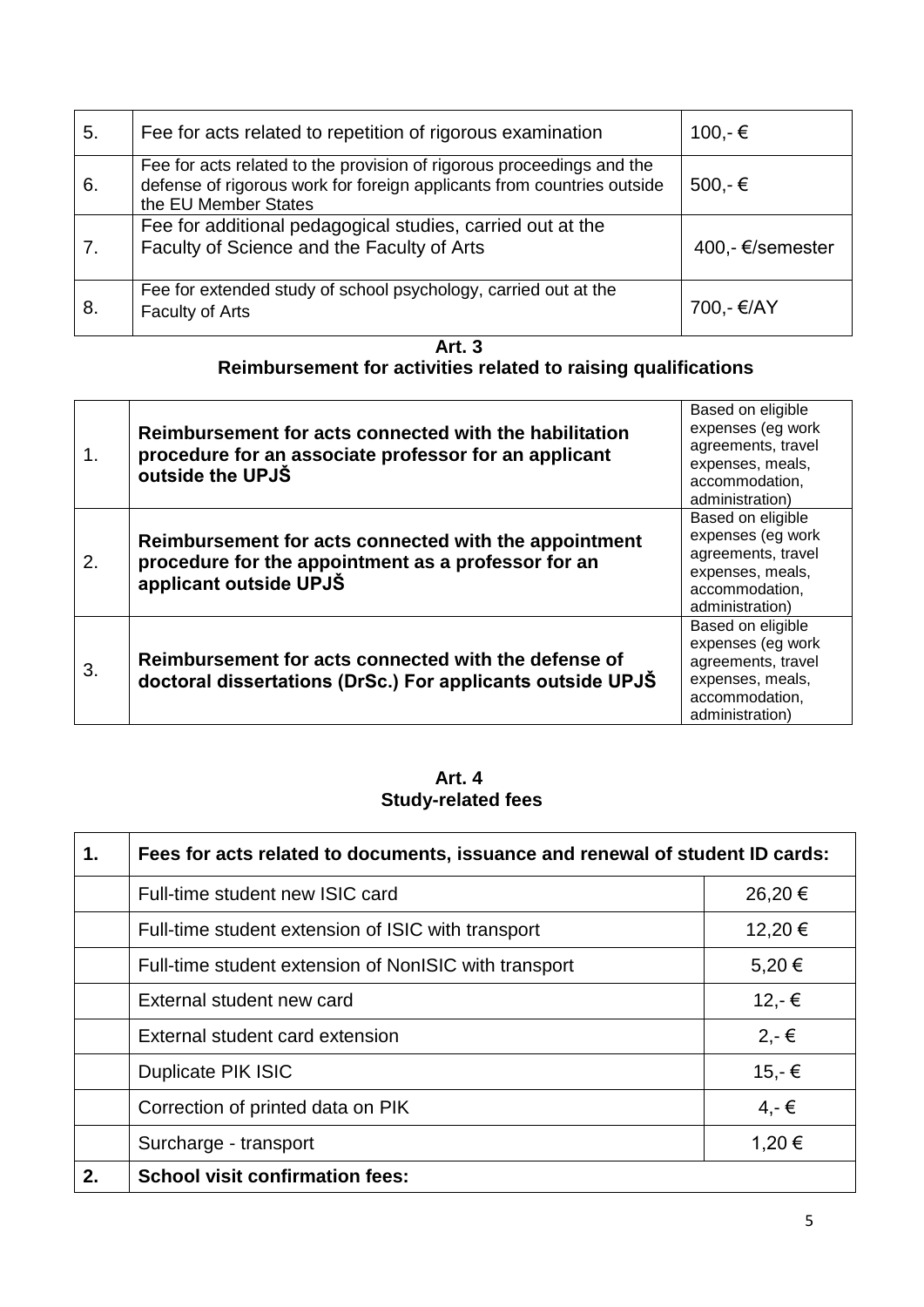|    | in the Slovak language (hereinafter referred to as "SL") at<br>registration - a maximum of 5 pcs                                                                                                                                                                                                       | free                                     |
|----|--------------------------------------------------------------------------------------------------------------------------------------------------------------------------------------------------------------------------------------------------------------------------------------------------------|------------------------------------------|
|    | in Slovak language, issued on the basis of the student's request                                                                                                                                                                                                                                       | $2,-\in$                                 |
|    | In English language (hereinafter reffered to as "EL")                                                                                                                                                                                                                                                  | $4,-€$                                   |
|    | associated with an archive search                                                                                                                                                                                                                                                                      | $6, -6$                                  |
| 3. | Fees for statements and confirmations about the course of study:                                                                                                                                                                                                                                       |                                          |
|    | statement of ongoing study results in SL                                                                                                                                                                                                                                                               | $3,-\in$                                 |
|    | statement of study results in SL in case of records connected with<br>searching in the archive                                                                                                                                                                                                         | 10,-€                                    |
|    | statement of interim results of studies in EL for the purpose of<br>mobility                                                                                                                                                                                                                           | free                                     |
|    | statement of interim results of study in EL for another purpose                                                                                                                                                                                                                                        | $6, -6$                                  |
|    | statement of the results of the study in EL in the case of records<br>associated with the search in the archive                                                                                                                                                                                        | 20,-€                                    |
|    | confirmation of study interruption in SL or EL                                                                                                                                                                                                                                                         | $2,-€$                                   |
|    | confirmation of receiving / not receiving social scholarship during<br>the study                                                                                                                                                                                                                       | $2,-€$                                   |
|    | confirmation of completion of language learning at individual<br>faculties for the purpose of mobility                                                                                                                                                                                                 | free                                     |
|    | confirmation of completion of language learning at individual<br>faculties for another purpose                                                                                                                                                                                                         | $7,-€$                                   |
|    | a certificate of language proficiency stating the level of knowledge                                                                                                                                                                                                                                   | $7, -\in$                                |
| 4. | Fees for issuing a bilingual certificate of completion (Slovak and English):                                                                                                                                                                                                                           |                                          |
|    | rigorous examinations                                                                                                                                                                                                                                                                                  | 70,-€                                    |
|    | cerificate of state exam in English                                                                                                                                                                                                                                                                    | 15,-€                                    |
|    | storage of documents not collected within the specified period (up<br>to 1 year)                                                                                                                                                                                                                       | 15,-€                                    |
|    | storage of documents not collected within the specified period<br>(over 1 year)                                                                                                                                                                                                                        | 30,-€                                    |
| 5. | Crediting of credits from previous studies (recognition of<br>subjects, assessment of equivalence of subjects) within<br>contractual academic mobilities                                                                                                                                               | free                                     |
|    | Crediting credits from previous studies (recognition of courses,<br>assessment of equivalence of courses)                                                                                                                                                                                              | $2,-\in$ / per<br>subject, max.<br>15,-€ |
| 6. | Fee for the syllabus book                                                                                                                                                                                                                                                                              | 10,-€                                    |
| 7. | Fee for issuing a transcript of the diploma, certificate and<br>supplement to the diploma, or exams taken:                                                                                                                                                                                             |                                          |
|    | for 1 page of the text                                                                                                                                                                                                                                                                                 | $10,-$ €                                 |
| 8. | Fees for additional examinations required for the issuance of a certificate of<br>recognition of education issued by a foreign university on the basis of §18a of<br>Act 422/2015 Coll., Which regulates the recognition of professional<br>qualifications for the exercise of the medical profession; |                                          |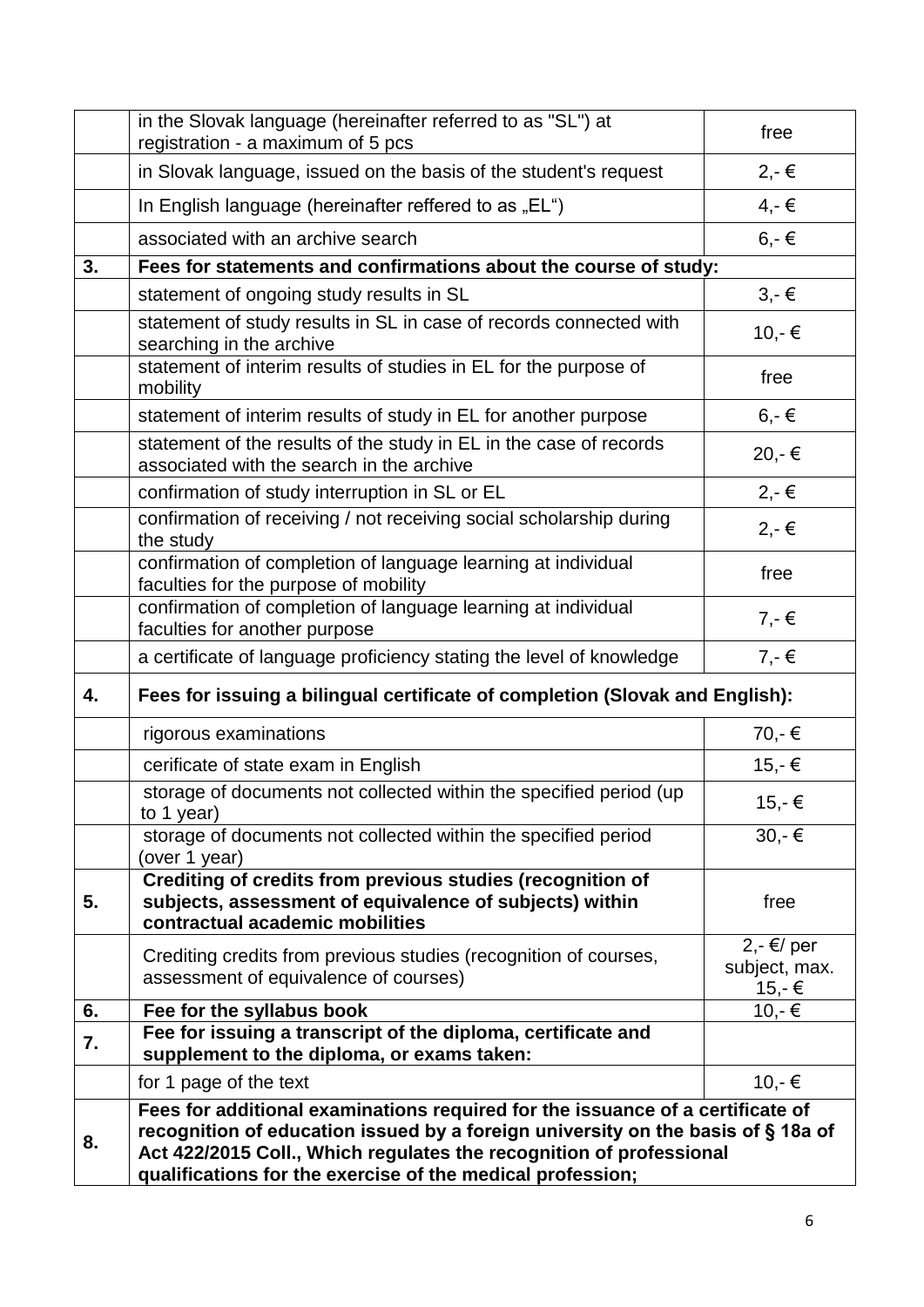|     | for performing an additional exam (for the profession of doctor)                                                                                                                                                                                       | 550,-€    |
|-----|--------------------------------------------------------------------------------------------------------------------------------------------------------------------------------------------------------------------------------------------------------|-----------|
|     | for a repeated additional examination (oral part), which the<br>applicant will perform within 12 months from the date of<br>unsuccessful completion of the additional examination (for the<br>profession of doctor)                                    | 275,-€    |
|     | for performing an additional examination (for the profession of<br>dentist)                                                                                                                                                                            | 885,-€    |
|     | for a repeated additional examination (oral part), which the<br>applicant will perform within 12 months from the date of<br>unsuccessful completion of the additional examination (for the<br>profession of dentist)                                   | 442,5€    |
| 9.  | Administrative fees for the recognition of diplomas according to Act no.<br>145/1995 Coll. (Annex No. 1):                                                                                                                                              |           |
|     | for purposes other than the exercise of a regulated profession, if<br>the Slovak Republic has concluded an international agreement on<br>the mutual recognition of the equivalence of diplomas with the<br>state in which the diploma was acquired     | $5,-\in$  |
|     | for purposes other than the exercise of a regulated profession, if<br>the Slovak Republic has not concluded an international agreement<br>on the mutual recognition of the equivalence of diplomas with the<br>state in which the diploma was acquired | 30,-€     |
| 10. | Fee for confirmation of language knowledge stating the level<br>of knowledge or fee for issuing a certificate of completion of<br>language learning at the Faculty of Arts, UPJS                                                                       | $7,-$ €   |
| 11. | Fees for language test for study, practice and work abroad:                                                                                                                                                                                            |           |
|     | Test in the language from which the student passed the exam<br>during his studies at UPJŠ                                                                                                                                                              | $8, -\in$ |
|     | Test in the language from which the student did not pass the exam<br>during his studies at UPJS                                                                                                                                                        | 10,-€     |
| 12. | Fee for the foreign language exam within PhD studies for PhD<br>students outside UPJS (including two consultations before the<br>exam) at the Faculty of Arts, UPJŠ                                                                                    | 70,-€     |
| 13. | Fee for issuing a certificate on the content focus of teaching<br>in the study program or issuing a certificate on the profile of a<br>graduate of the study program                                                                                   | $10,-$ €  |
| 14. | Fee for the second and next issue of a personal identification<br>card for students of the Faculty of Medicine for entry to UNLP<br>clinical workplaces                                                                                                | $2,-€$    |

**Art. 5 Fees for acts related to the issuance of personal identification documents at the university**

| Fees for acts related to documents, issuance and extension of employee ID<br>cards: |        |
|-------------------------------------------------------------------------------------|--------|
| Teacher new ITIC card                                                               | 26.-€  |
| Teacher extension ITIC                                                              | 11.- € |
| Duplicate PIK ITIC                                                                  | 15.-€  |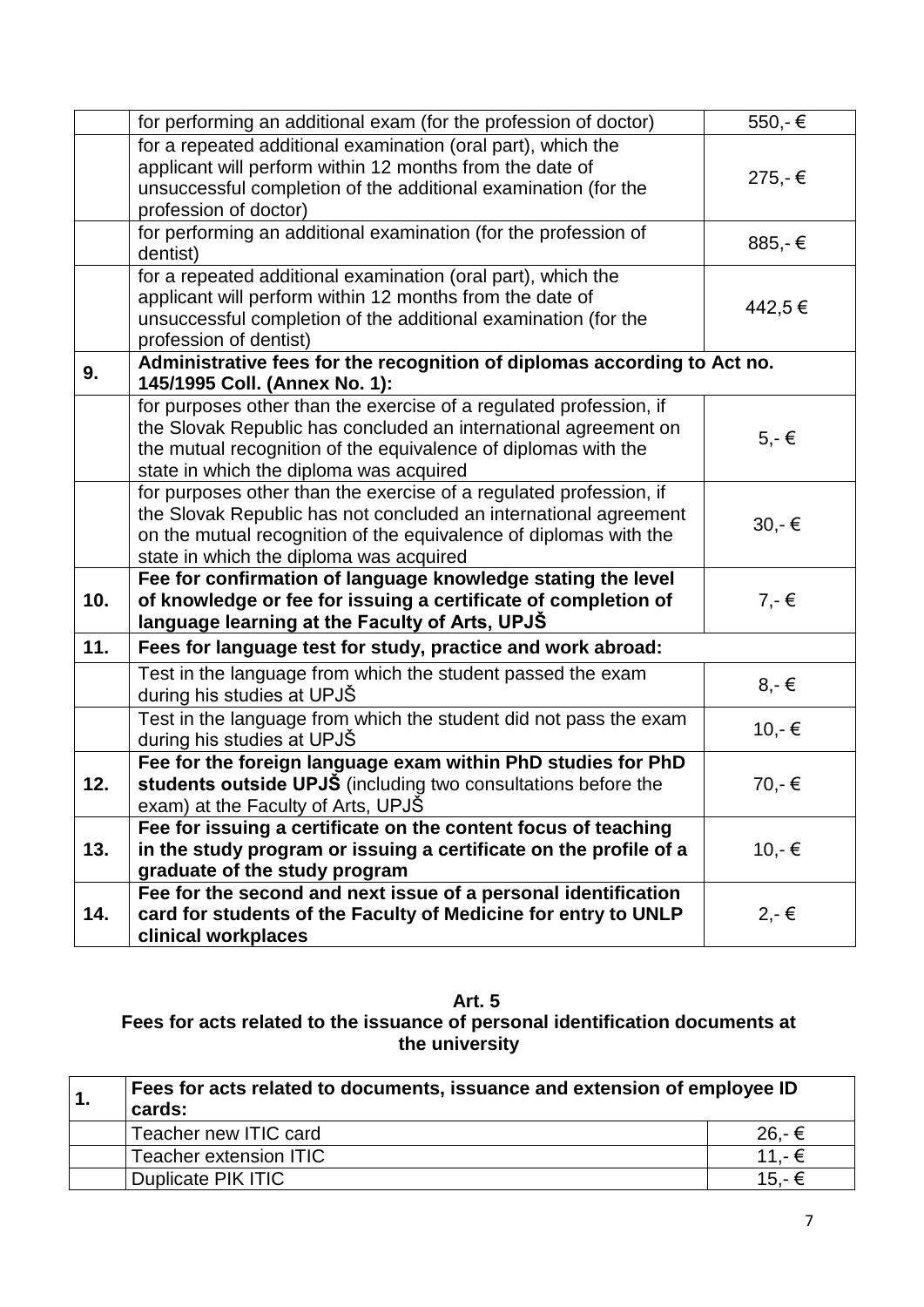|    | Correction of printed data on PIK                                                                                                                              | $4,-€$         |
|----|----------------------------------------------------------------------------------------------------------------------------------------------------------------|----------------|
|    | Employee - new card                                                                                                                                            | $15,-€$        |
|    | External user - new card                                                                                                                                       | $12,-€$        |
|    | Guest                                                                                                                                                          | $12,-€$        |
|    | Pensioner                                                                                                                                                      | $10,-$ €       |
|    | Duplicate PIK visual UPJŠ                                                                                                                                      | $10,-€$        |
|    | Replacing the MF card for DF card                                                                                                                              | $8 - \epsilon$ |
| 2. | Fee for the second and subsequent issue of a personal<br>identification card for employees of the Faculty of Medicine for<br>entry to UNLP clinical workplaces | $2.-€$         |

#### **Art. 6 Common provisions**

- 1. The value of the base according to ust. § 92 par. 1 of the University Act for the academic year 2020/2021 is 490, - €.
- 2. Tuition fees according to ust. Art. 1 par. 1 to 4 of these Fee Regulations, Rector may, at the written request of the student, reduce, waive or postpone their due dates, taking into account the student's study results, social and health situation or other facts worthy of special consideration. The student must submit a written application to the study department of the relevant faculty, but no later than 8 days from the date of delivery of the decision on the levying of tuition fees and fees.
- 3. Fees according to Art. 1 par. 6 and Art. 2 par. 1 to 6 of these Fee Regulations may be reduced or waived by the Rector for employees or employees of employees.
- 4. The form of payment and maturity of fees is determined by the UPJŠ Statute as amended.
- 5. The conditions for waiving, reducing or allowing the deferral of tuition fees are set out in Art. 33 of the Statute of UPJŠ, which lays down the conditions for the waiver, reduction or permission to defer the payment of tuition fees and fees associated with the study.

#### **Art. 8 Final provisions**

- 1. The order of fees was discussed and approved at the meeting of the Academic Senate of UPJŠ on November 28, 2019.
- 2. On the effective date of these Fee Regulations, the Rector's Decision no. 23/2018 on the determination of tuition fees, fees associated with the study and reimbursement of costs associated with increasing the qualification in the academic year 2019/2020 at UPJŠ in Košice.
- 3. This Order of Fees Regulations entered into force on 28.11.2019 and became effective September 1st 2020.